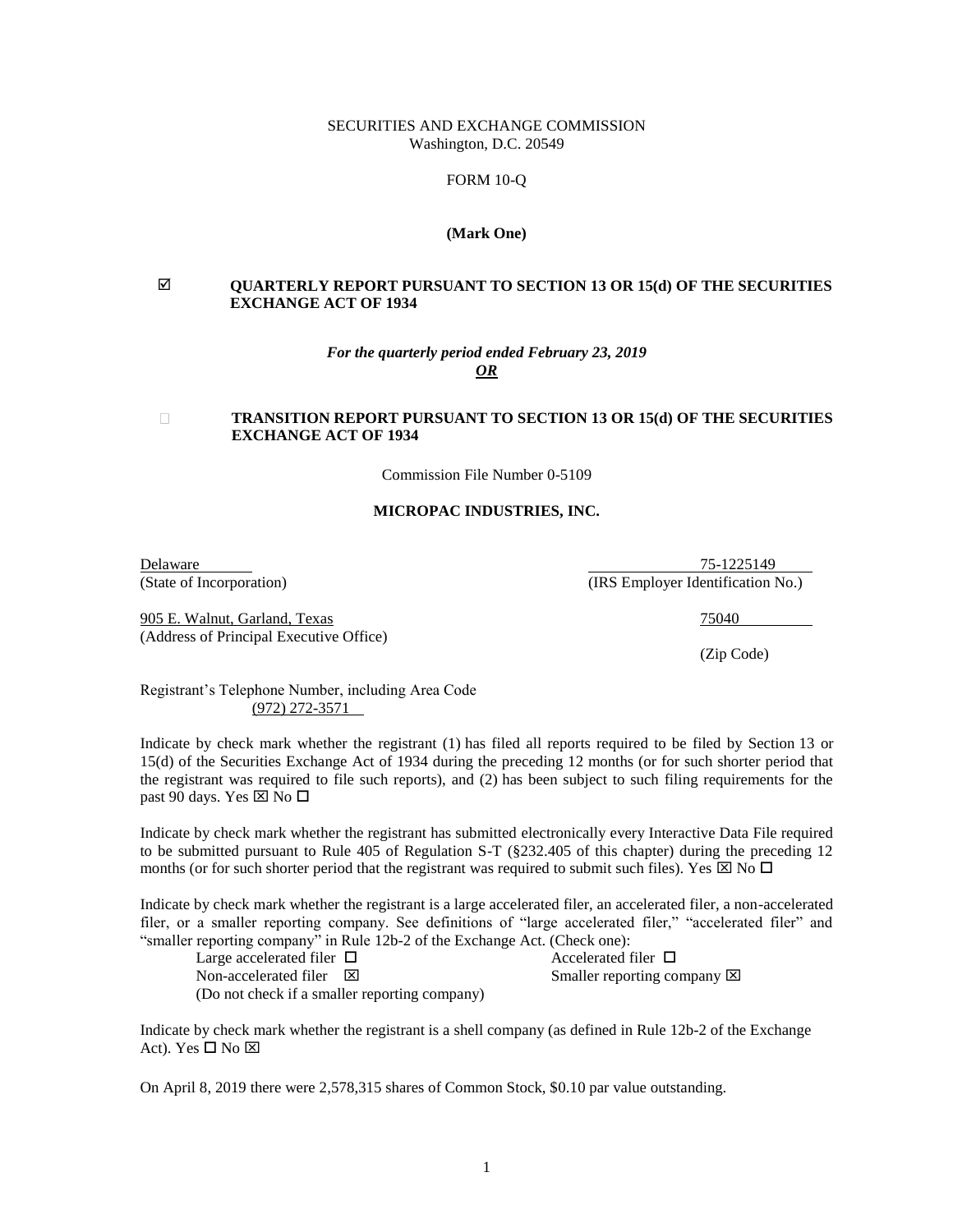## **FORM 10-Q**

### **February 23, 2019**

INDEX

### **PART I - FINANCIAL INFORMATION**

ITEM 1 - FINANCIAL STATEMENTS

Condensed Balance Sheets as of February 23, 2019 (unaudited) and November 30, 2018 Condensed Statements of Operations for the three months ended February 23, 2019 and February 24, 2018 (unaudited)

Condensed Statements of Cash Flows for the three months ended February 23, 2019 and February 24, 2018 (unaudited)

 Statements of Shareholders' Equity for the three months ended February 23, 2019 and February 24, 2018

Notes to Condensed Financial Statements (unaudited)

ITEM 2 - MANAGEMENT'S DISCUSSION AND ANALYSIS OF FINANCIAL CONDITION AND RESULTS OF OPERATIONS

ITEM 3 - QUANTITATIVE AND QUALITATIVE DISCLOSURES ABOUT MARKET RISK

ITEM 4 - CONTROLS AND PROCEDURES

### **PART II - OTHER INFORMATION**

ITEM 1 - LEGAL PROCEEDINGS ITEM 1A -RISK FACTORS ITEM 2 - UNREGISTERED SALES OF EQUITY SECURITIES AND USE OF PROCEEDS ITEM 3 - DEFAULTS UPON SENIOR SECURITIES ITEM 4 - MINE SAFETY DISCLOSURE ITEM 5 - OTHER INFORMATION ITEM 6 - EXHIBITS

**SIGNATURES**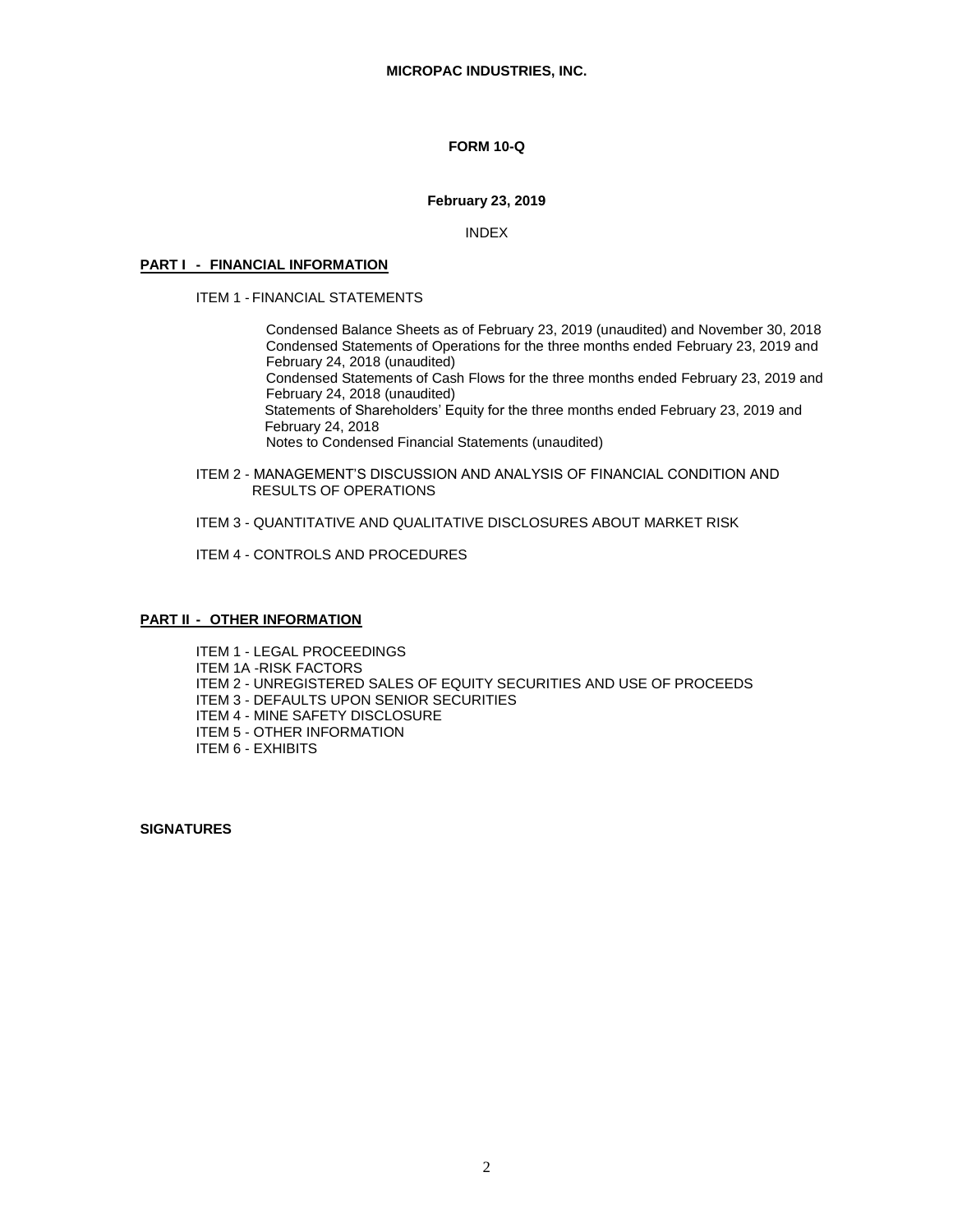## **ITEM 1. FINANCIAL STATEMENTS**

# **MICROPAC INDUSTRIES, INC. CONDENSED BALANCE SHEETS**

(Dollars in thousands)

**ASSETS**

| <b>CURRENT ASSETS</b>                                                    | 02/23/19     | 11/30/18  |  |
|--------------------------------------------------------------------------|--------------|-----------|--|
|                                                                          | (Unaudited)  |           |  |
|                                                                          |              |           |  |
| Cash and cash equivalents                                                | \$<br>10,763 | \$10,483  |  |
| Short-term investments                                                   | 2,065        | 2,058     |  |
| Receivables, net of allowance for doubtful accounts of                   | 2,451        | 3,772     |  |
|                                                                          |              |           |  |
| \$0 at February 23, 2019 and November 30, 2018<br><b>Contract Assets</b> | 283          |           |  |
| Inventories:                                                             |              |           |  |
|                                                                          |              |           |  |
| Raw materials and supplies                                               | 4,548        | 4,593     |  |
| Work-in process                                                          | 2,353        | 1,985     |  |
| <b>Total inventories</b>                                                 | 6,901        | 6,578     |  |
| Prepaid income tax                                                       | 445          | 407       |  |
| Prepaid expenses and other assets                                        | 303          | 511       |  |
| Total current assets                                                     | 23,211       | 23,809    |  |
| PROPERTY, PLANT AND EQUIPMENT, at cost:                                  |              |           |  |
| Land                                                                     | 1,518        | 1,518     |  |
| <b>Buildings</b>                                                         | 498          | 498       |  |
| Facility improvements                                                    | 1,109        | 1,109     |  |
| Furniture and fixtures                                                   | 953          | 953       |  |
| Construction in process equipment                                        | 607          | 607       |  |
| Machinery and equipment                                                  | 8,888        | 8,841     |  |
| Total property, plant, and equipment                                     | 13,573       | 13,526    |  |
| Less accumulated depreciation                                            |              |           |  |
| Net property, plant, and equipment                                       | (9,839)      | (9,746)   |  |
|                                                                          | 3,734        | 3,780     |  |
| Deferred income taxes, net                                               | 42           | 57        |  |
|                                                                          |              |           |  |
| Total assets                                                             | \$26,987     | \$27,646  |  |
| <b>LIABILITIES AND SHAREHOLDERS' EQUITY</b>                              |              |           |  |
|                                                                          |              |           |  |
| <b>CURRENT LIABILITIES:</b>                                              |              |           |  |
| Accounts payable                                                         | \$<br>774    | \$<br>707 |  |
| Accrued compensation                                                     | 492          | 747       |  |
| Deferred revenue                                                         | 1,325        | 1,238     |  |
| Property taxes                                                           | 24           | 88        |  |
| Other accrued liabilities                                                | 26           | 123       |  |
| Total current liabilities                                                | 2,641        | 2,903     |  |
| Commitments                                                              |              |           |  |
|                                                                          |              |           |  |
| <b>SHAREHOLDERS' EQUITY</b>                                              |              |           |  |
| Common stock, \$.10 par value, authorized 10,000,000                     | 308          | 308       |  |
| shares, 3,078,315 issued and 2,578,315 outstanding at                    |              |           |  |
| February 23, 2019 and November 30, 2018                                  |              |           |  |
| Additional paid-in capital                                               | 885          | 885       |  |
| Treasury stock, 500,000 shares, at cost                                  | (1,250)      | (1,250)   |  |
| Retained earnings                                                        | 24,403       | 24,800    |  |
|                                                                          |              |           |  |
| Total shareholders' equity                                               | 24,346       | 24,743    |  |
|                                                                          |              |           |  |
| Total liabilities and shareholders' equity                               | \$ 26,987    | \$ 27,646 |  |

See accompanying notes to financial statements.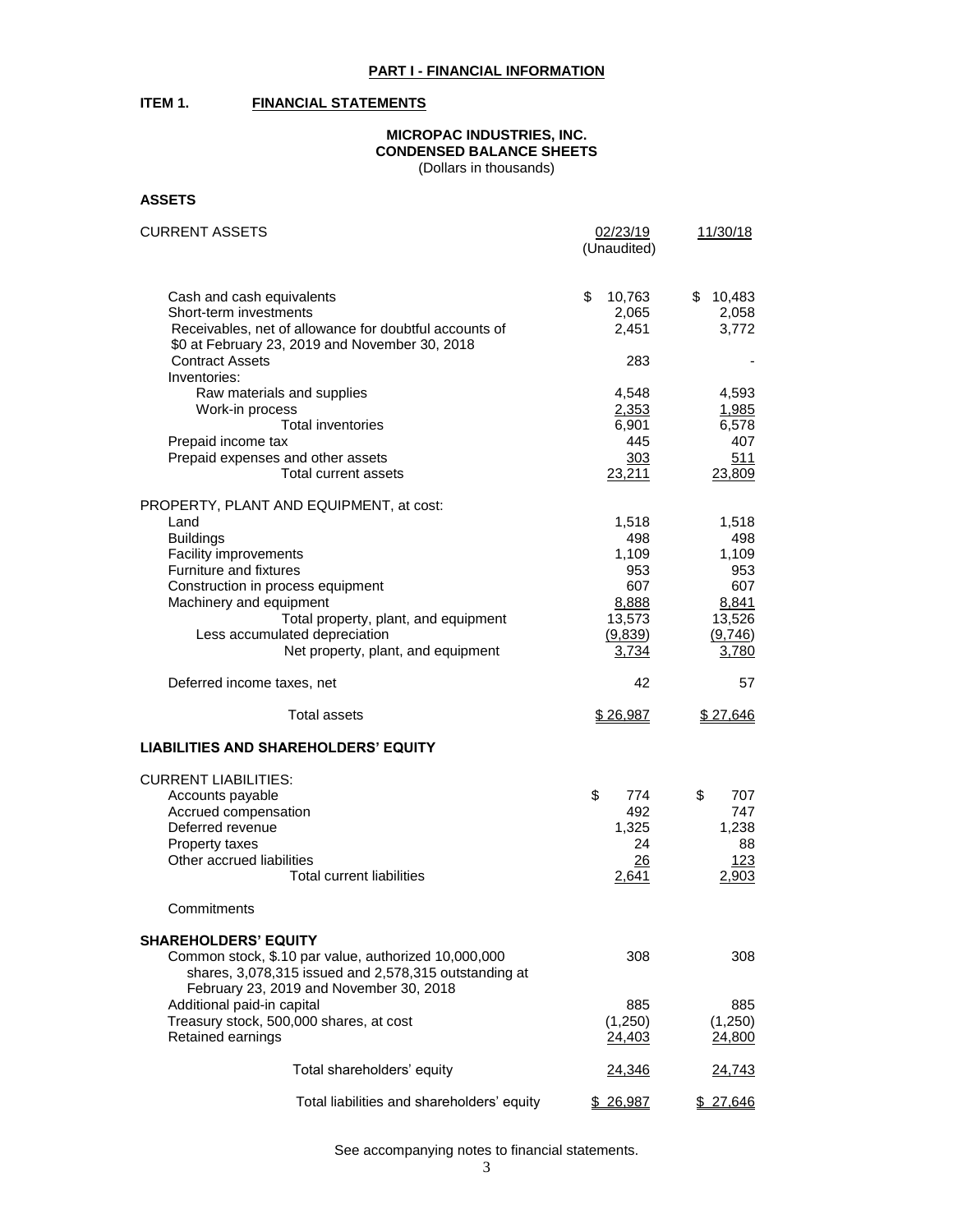## **MICROPAC INDUSTRIES, INC. CONDENSED STATEMENTS OF OPERATIONS** (Dollars in thousands except share data)

(Unaudited)

|                                                          | Three months ended |              |  |
|----------------------------------------------------------|--------------------|--------------|--|
|                                                          | 02/23/19           | 02/24/18     |  |
| <b>NET SALES</b>                                         | \$3,805            | \$3,851      |  |
| <b>COST AND EXPENSES:</b>                                |                    |              |  |
| Cost of goods sold                                       | (2,347)            | (2,350)      |  |
| Research and development                                 | (390)              | (297)        |  |
| Selling, general & administrative expenses               | (1, 317)           | (1, 134)     |  |
| Total cost and expenses                                  | (4,054)            | (3,781)      |  |
| OPERATING INCOME (LOSS)                                  | (249)              | 70           |  |
| Other income, net                                        | 23                 | 12           |  |
| INCOME (LOSS) BEFORE TAXES                               | (226)              | 82           |  |
| (Provision) benefit for taxes                            | 32                 | (94)         |  |
| <b>NET LOSS</b>                                          | (194)<br>S         | (12)<br>\$   |  |
| NET (LOSS) INCOME PER SHARE, BASIC AND<br><b>DILUTED</b> | \$<br>(0.08)       | \$<br>(0.01) |  |
| <b>DIVIDENDS PER SHARE</b>                               | 0.10<br>\$         | \$0.10       |  |
| WEIGHTED AVERAGE OF SHARES, basic and<br>diluted         | 2,578,315          | 2,578,315    |  |

See accompanying notes to financial statements.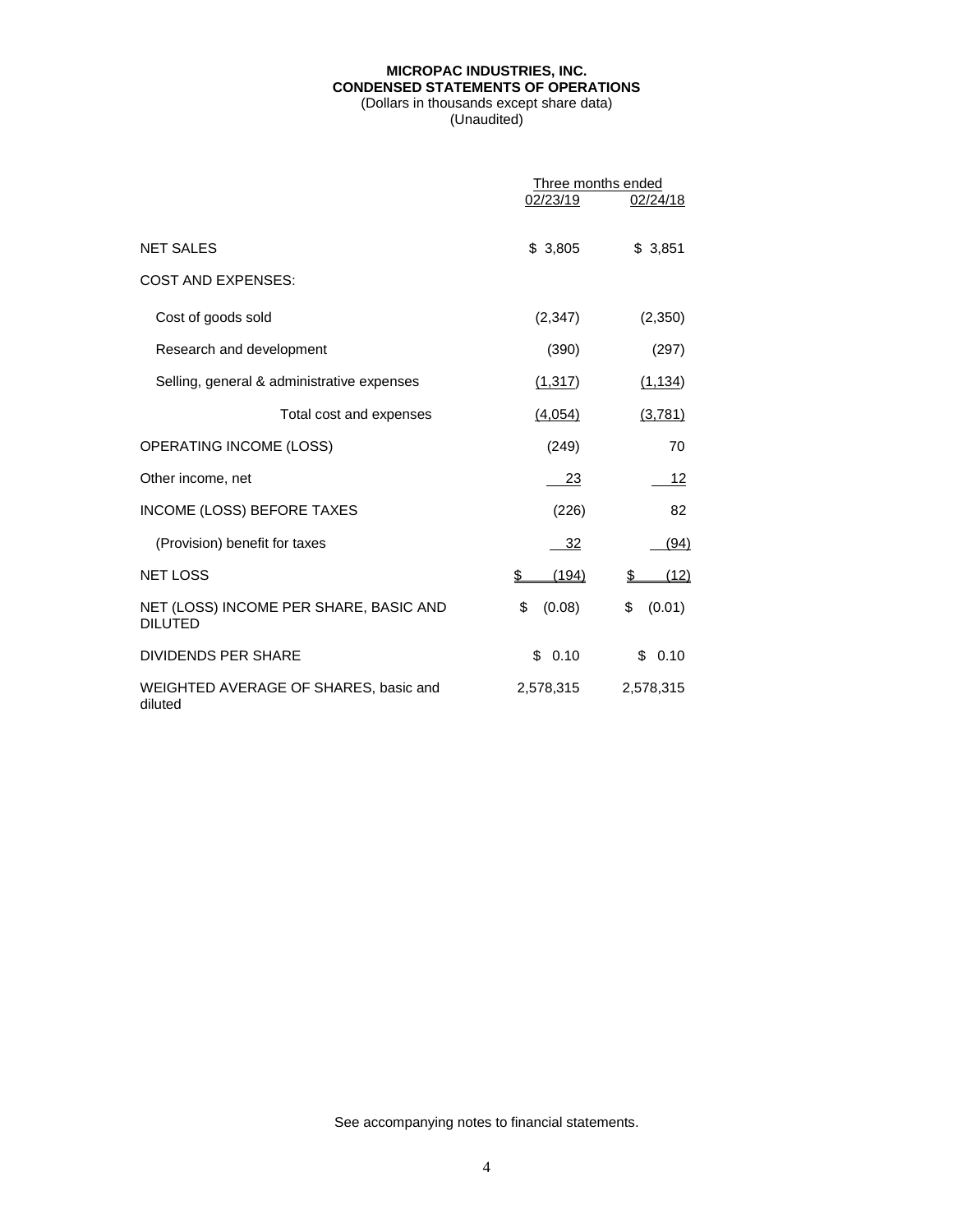### **MICROPAC INDUSTRIES, INC. CONDENSED STATEMENTS OF CASH FLOWS** (Dollars in thousands)

(Unaudited)

|                                                                          |                 | Three months ended |
|--------------------------------------------------------------------------|-----------------|--------------------|
| CASH FLOWS FROM OPERATING ACTIVITES:<br>Net loss                         | /23/19<br>(194) | 2/24/18<br>12)     |
| Adjustments to reconcile net loss to                                     |                 |                    |
| net cash provided by operating activities:                               |                 |                    |
| Depreciation                                                             | 93              | 76                 |
| Deferred tax                                                             |                 | 77                 |
| Changes in certain current assets and liabilities                        |                 |                    |
| Accounts receivable                                                      | 1,321           | 1,376              |
| <b>Contract Assets</b>                                                   | (40)            |                    |
| Inventories                                                              | (496)           | (684)              |
| Prepaid expense and other current assets                                 | 208             | 18                 |
| Prepaid income taxes                                                     | (36)            | 18                 |
| Deferred revenue                                                         | 87              | (143)              |
| Accounts payable                                                         | 67              | 323                |
| Accrued compensation                                                     | (255)           | (267)              |
| Other accrued liabilities                                                | (162)           | (134)              |
|                                                                          |                 |                    |
| Net cash provided by operating activities                                | 593             | 648                |
| <b>CASH FLOWS FROM INVESTING ACTIVITIES:</b>                             |                 |                    |
| Sale of short term investments                                           | 2,061           | 2,033              |
| Purchase of short term investments                                       | (2,068)         | (2,040)            |
| Additions to property, plant and equipment                               | (48)            | (128)              |
| Net cash used in investing activities                                    | (55)            | (135)              |
| CASH FLOWS FROM FINANCING ACTIVITIES                                     |                 |                    |
| Cash dividend                                                            | (258)           | (258)              |
| Net cash used in financing activities                                    | (258)           | (258)              |
| Net change in cash and cash equivalents                                  | 280             | 255                |
| Cash and cash equivalents at beginning of period                         | 10,483          | 9,388              |
| Cash and cash equivalents at end of period                               | \$10,763        | \$9,643            |
| Supplemental Cash Flow Disclosure:<br>Cash paid for income taxes         | \$<br>5         | \$<br>1            |
| Supplemental Non Cash Flow Disclosure:<br>Accrued additions to equipment |                 | <u> 17</u>         |

See accompanying notes to financial statements.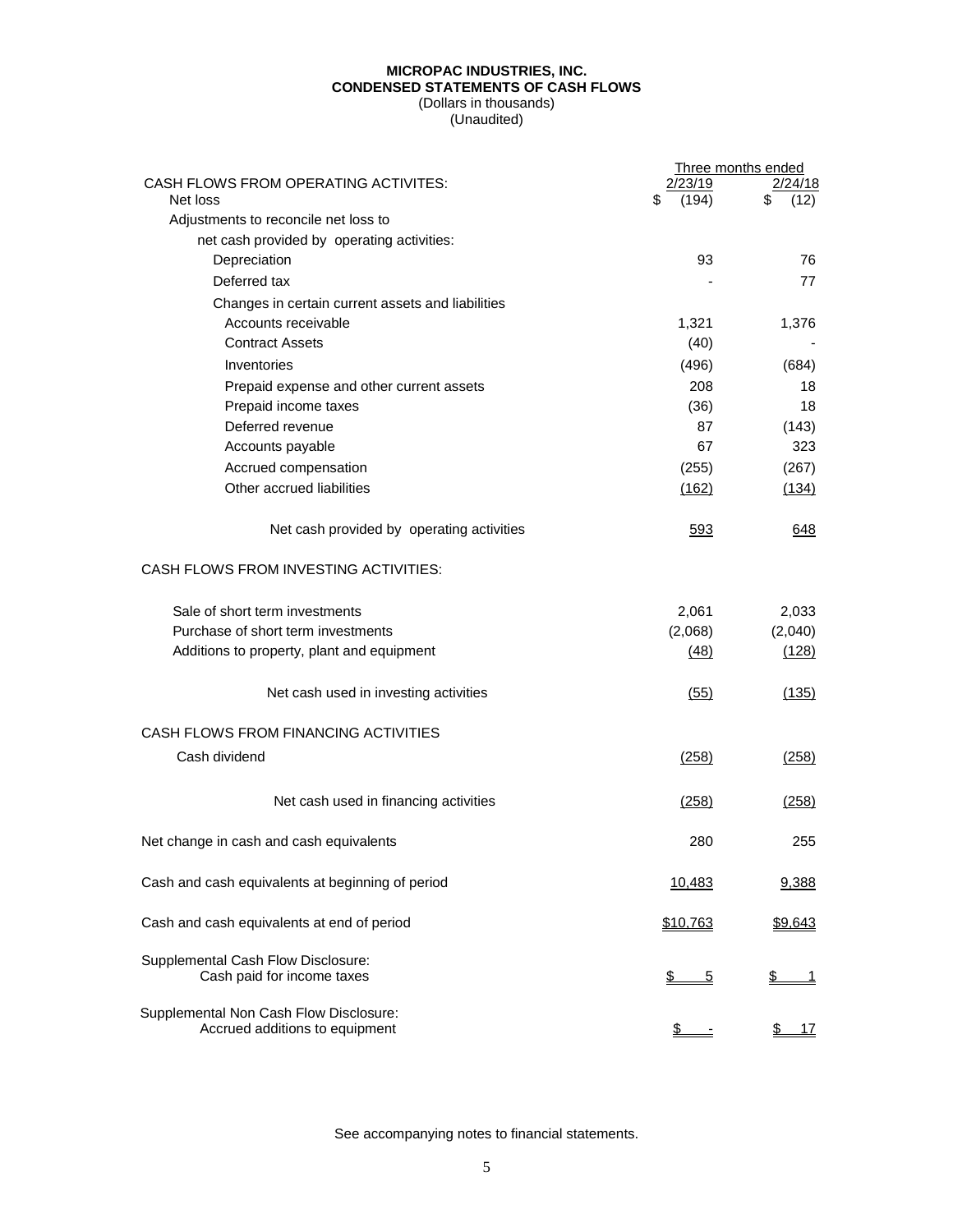### **MICROPAC INDUSTRIES, INC. STATEMENTS OF SHAREHOLDERS' EQUITY FOR THE QUARTERS ENDED FEBRUARY 23, 2019 AND FEBRUARY 24, 2018**

(Dollars in thousands) (Unaudited)

|                                       | Common<br><b>Stock</b> | Additional<br>paid-in-capital | Treasury<br><b>Stock</b> | Retained<br><b>Earnings</b> | <b>Total</b>   |
|---------------------------------------|------------------------|-------------------------------|--------------------------|-----------------------------|----------------|
| BALANCE, November 30, 2017            | \$<br>308              | \$<br>885                     | \$(1,250)                | \$23,617                    | \$23,560       |
| Dividend<br>Net loss                  |                        |                               |                          | (258)<br>(12)               | (258)<br>(12)  |
| BALANCE, February 24, 2018            | \$308                  | 885<br>\$.                    | \$(1,250)                | \$23,347                    | \$23,290       |
|                                       | Common<br><b>Stock</b> | Additional<br>paid-in-capital | Treasury<br><b>Stock</b> | Retained<br><b>Earnings</b> | <b>Total</b>   |
| BALANCE, November 30, 2018            | 308<br>\$              | \$<br>885                     | \$(1,250)                | \$24,800                    | \$24,743       |
| Impact of change in accounting policy |                        |                               |                          | 55                          | 55             |
| Dividend<br>Net loss                  |                        |                               |                          | (258)<br>(194)              | (258)<br>(194) |
| BALANCE, February 23, 2019            | 308<br>\$              | 885<br>S                      | \$(1,250)                | \$24,403                    | \$24,346       |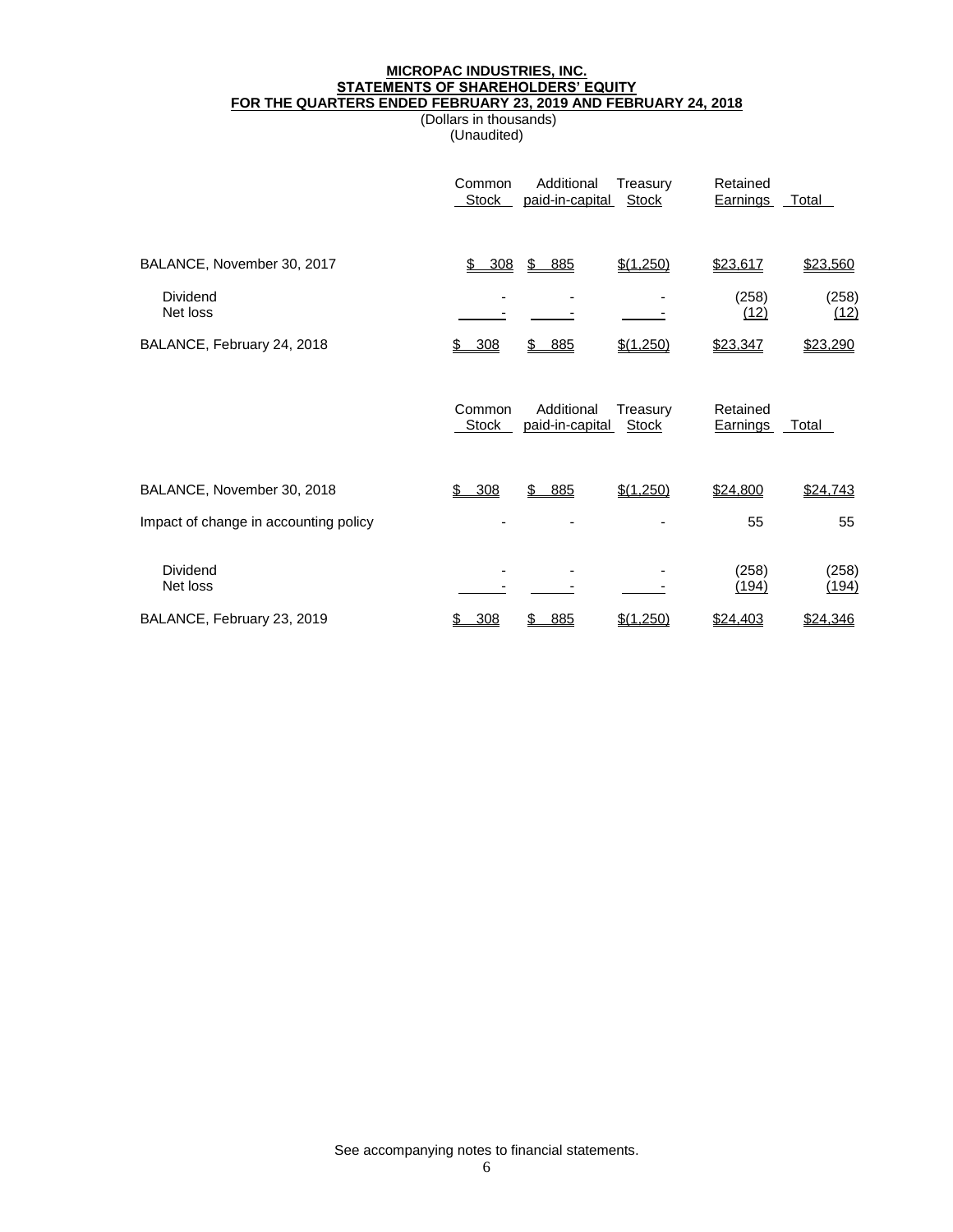#### **MICROPAC INDUSTRIES, INC. NOTES TO CONDENSED FINANCIAL STATEMENTS** (Unaudited)

#### **Note 1 BASIS OF PRESENTATION**

#### **Business Description**

Micropac Industries, Inc. (the "Company"), a Delaware corporation, designs, manufactures and distributes various types of microelectronic circuits, solid state relays, power controllers, and optoelectronic components and assemblies. The Company's products are used as components and assemblies in a broad range of military, space and industrial systems, including aircraft instrumentation and navigation systems, satellite systems, power supplies, electronic controls, computers, medical devices, and high-temperature (200°C) products.

The Company's facilities are certified and qualified by the Defense Logistics Agency (DLA) to MIL-PRF-38534 (class K-space level) and MIL-PRF-19500 JANS (space level) and are certified to ISO 9001:2008 and AS 9100C. Micropac is a National Aeronautics and Space Administration (NASA) core supplier, and is registered to AS9100-Aerospace Industry standard for supplier certification. The Company has Underwriters Laboratories (UL) approval on our industrial power controllers.

The Company's core technology is microelectronic and optoelectronic designs to include the packaging and interconnecting of multi-chip microelectronics modules. Other technologies include light emitting and light sensitive materials and products, including light emitting diodes and silicon phototransistors, and electronic integration used in the Company's optoelectronic components and assemblies.

The business of the Company was started in 1963 as a sole proprietorship. On March 3, 1969, the Company was incorporated under the name of "Micropac Industries, Inc." in the state of Delaware. The stock was publicly held by 445 shareholders on February 23, 2019.

In the opinion of management, the unaudited financial statements include all adjustments (consisting of only normal, recurring adjustments) necessary to present fairly the financial position as of February 23, 2019, the results of operations and cash flows for the three months ended February 23, 2019 and February 24, 2018. Unaudited financial statements are prepared on a basis substantially consistent with those audited for the year ended November 30, 2018. Certain information and footnote disclosures normally included in financial statements prepared in accordance with generally accepted accounting principles in the United States have been condensed or omitted pursuant to the rules and regulations promulgated by the Securities and Exchange Commission. The Company's fiscal year ends on the last day of November. The quarterly results end on the last Saturday of the quarter.

It is suggested that these financial statements be read in conjunction with the November 30, 2018 Form 10-K filed with the SEC, including the audited financial statements and the accompanying notes thereto.

### **Note 2 SIGNIFICANT ACCOUNTING POLICIES**

#### **Revenue Recognition**

On May 28, 2014, the Financial Accounting Standards Board (FASB) issued Accounting Standard Update (ASU) No. 2014-09, *Revenue from Contracts with Customers (Topic 606)*, which requires an entity to recognize the amount of revenue to which it expects to be entitled for the transfer of promised goods and services to customers. The ASU replaces most existing revenue recognition guidance in the United States. The standard permits the use of either the full retrospective or modified retrospective transition method.

Based on a review of its customer contracts, the Company has determined that revenue on the majority of its customer contracts will continue to be recognized at a point in time, generally upon shipment of products, consistent with the Company's historical revenue recognition model.

The core principle of the guidance in Topic 606 is that an entity should recognize revenue to depict the transfer of promised goods or services to customers in an amount that reflects the consideration to which the entity expects to be entitled in exchange for those goods or services.

To achieve that core principle, the Company applied the following steps:

1. Identify the contract(s) with a customer.

The Company designs, manufactures and distributes various types of microelectronic circuits, optoelectronics, and sensors and displays. The Company's products are used as components and assemblies in a broad range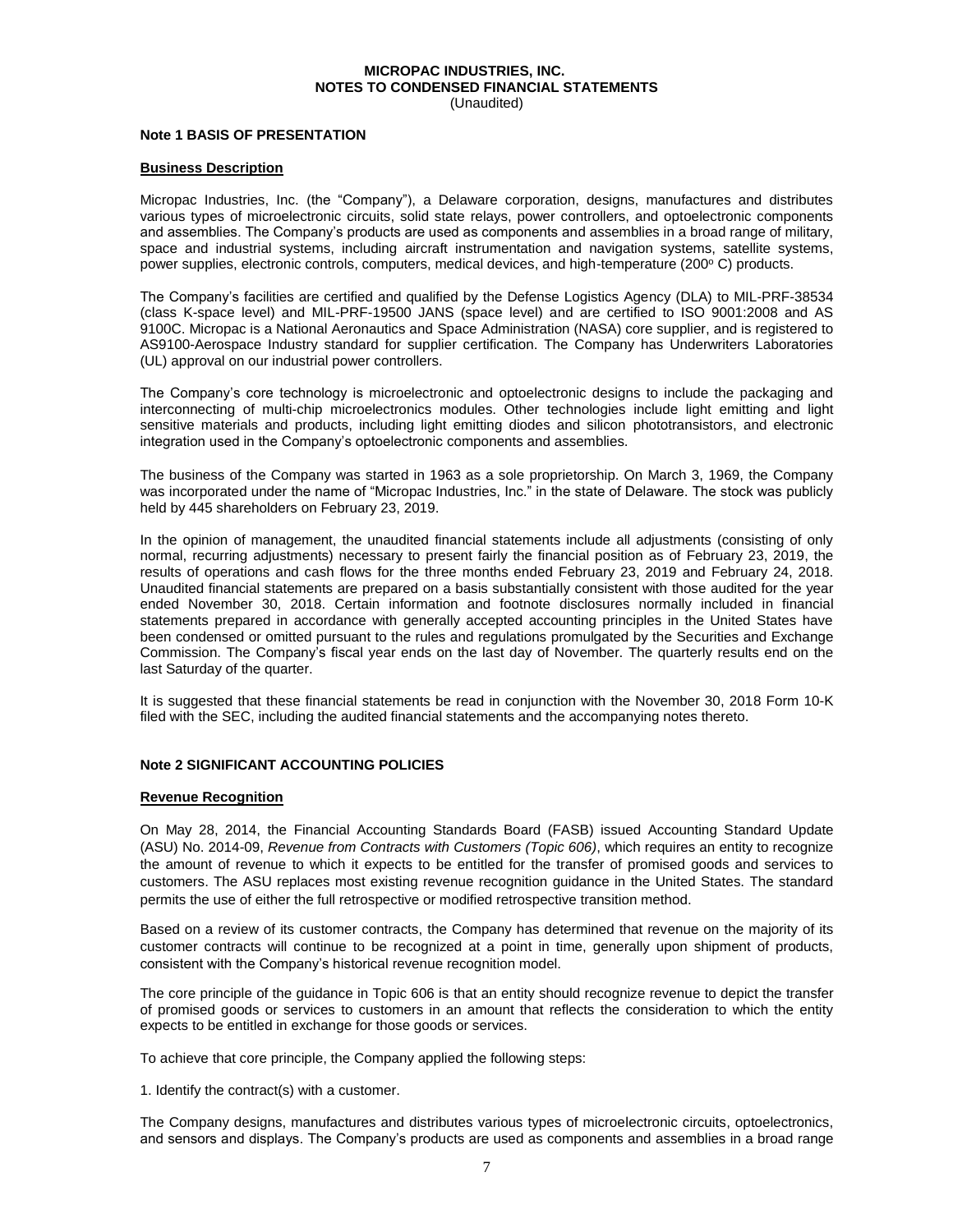of military, space and industrial systems, including aircraft instrumentation and navigation systems, satellite systems, power supplies, electronic controls, computers, medical devices, and high-temperature (200° C) products.

The Company's revenues are from contracts and/or purchase orders associated with manufacture of products with customers. We account for a contract when it has approval and commitment from both parties, the rights of the parties are identified, payment terms are identified, the contract has commercial substance and collectability of consideration is probable.

2. Identify the performance obligations in the contract.

The majority of the Company's purchase orders or contracts with customers contain a single performance obligation, the sale of products. This performance obligation is satisfied when control of the product is transferred to the customer, which occurs upon shipment or delivery. The Company receives purchase orders for products to be delivered over multiple dates that may extend across reporting periods. This performance obligation is satisfied when control of the product is transferred to the customer, which occurs upon shipment or delivery. The Company accounting policy treats shipping and handling activities as a fulfillment cost.

3. Determine the transaction price.

The transaction price reflects the Company's expectations about the consideration it will be entitled to receive from the customer at a fixed price per unit shipped based on the terms of the contract or purchase order with the customer.

4. Allocate the transaction price to the performance obligations in the contract.

The Company transaction price is the fixed price per unit per each delivery upon shipment.

5. Recognize revenue when (or as) the Company satisfies a performance obligation.

The Company invoices for each delivery upon shipment and recognizes revenues at the fixed price for each distinct product delivered when transfer of control has occurred.

For certain contracts under which the Company produces products with no alternative use and for which the Company has an enforceable right to payment during the production cycle, ASU No. 2014-09 will require the Company to recognize revenue using an over-time recognition model as opposed to recognizing revenue at the time of shipment. The Company recognizes this revenue at work in process cost plus a margin at the end of each period and records a contract asset (unbilled receivable). The majority of these products are shipped weekly and monthly to the customer. In addition, the Company may have a contract or purchase order to provide a non-recurring engineering service to a customer. These contracts are reviewed and performance obligation is determined and revenue recognized upon terms and conditions of the contract from the customer.

Effective as of the beginning of the first quarter of fiscal 2019, we adopted ASU No. 2014-09 using the modified retrospective method and recognized a cumulative effect adjustment to retained earnings based on any open contracts at that time for which revenue recognition has changed from a point-in-time recognition model to an over-time recognition model. While the impact to net sales and net income was not material to our results of operations, the future impact of ASU No. 2014-09 is dependent on the mix and nature of specific customer contracts.

Upon adoption, we recognized an increase in retained earnings of \$55,000. The details of the adjustment to retained earnings upon adoption as well as the effects of the balance sheet are as follows:

|                           | <b>Balance at</b>        |                                    | <b>Balance at</b> |
|---------------------------|--------------------------|------------------------------------|-------------------|
| <b>Assets</b>             | <b>November 30, 2018</b> | <b>Adjustment due to Topic 606</b> | December 1, 2018  |
| Contract assets           | \$0                      | \$242                              | \$242             |
| Work in process           | \$1,985                  | (\$173)                            | \$1,812           |
| Deferred income tax net   | \$57                     | (\$15)                             | \$42              |
| <b>Shareholder equity</b> |                          |                                    |                   |
| <b>Retained Earnings</b>  | \$24,800                 | \$55                               | \$24,855          |

The following table summarize the effects of the new standard on selected unaudited line items within the Company's Condensed Statement of Operations for the 13-week period ended February 23, 2019.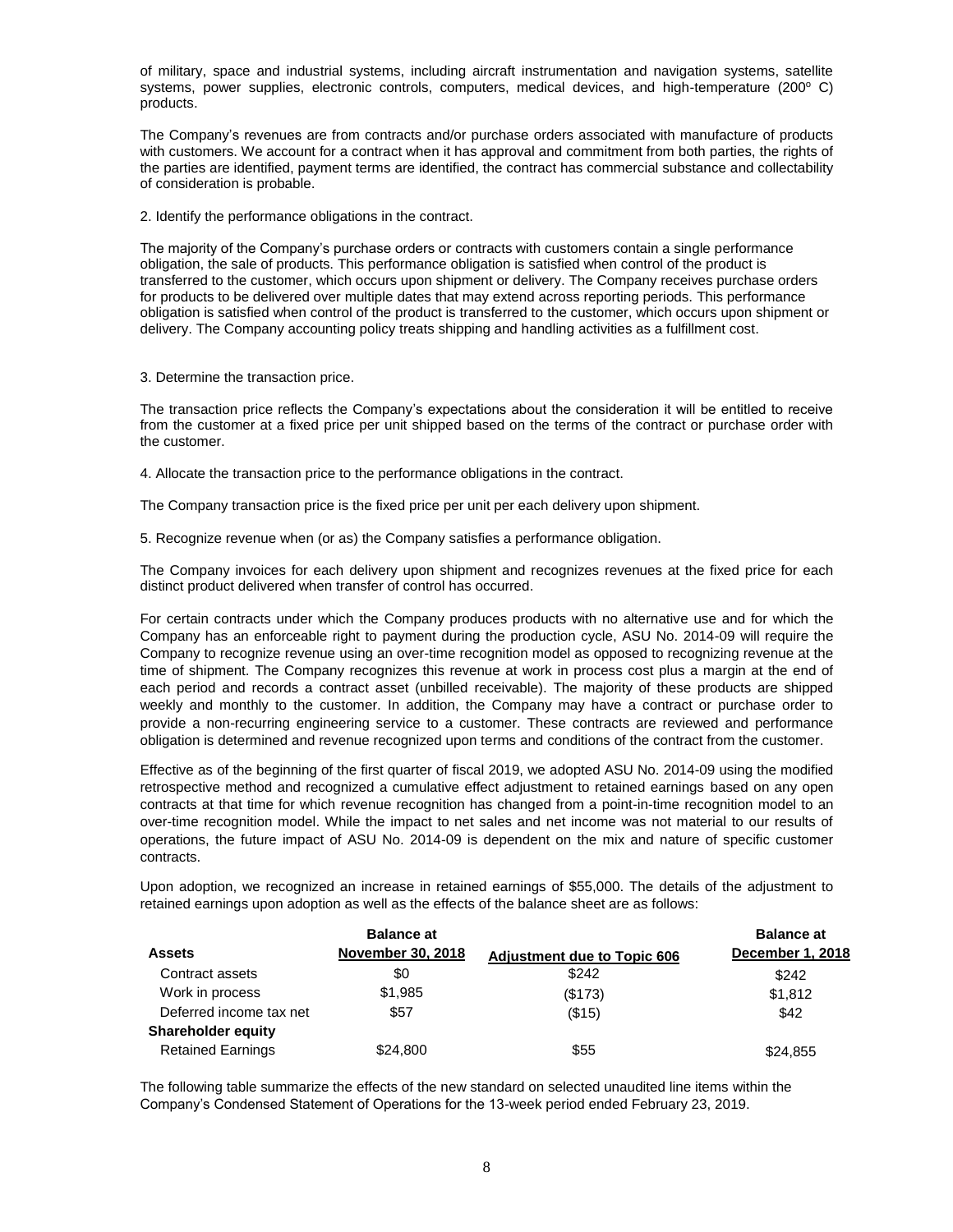|                               |                    | <b>Balance without adoption of</b> |                         |
|-------------------------------|--------------------|------------------------------------|-------------------------|
|                               | <b>As Reported</b> | Topic 606                          | <b>Effect of change</b> |
| Net sales                     | \$3,805            | \$3,522                            | (\$283)                 |
| Cost of goods sold            | (\$2,347)          | (\$2,128)                          | \$219                   |
| (Loss) Income before<br>taxes | $(\$226)$          | (\$290)                            | (\$64)                  |
| Income tax                    | \$32               | \$44                               | (\$12)                  |
| Net Income (loss)             | $($ \$194 $)$      | (\$246)                            | \$52                    |

### **Disaggregation of Revenue**

The following table summarizes the Company's net sales by product line.

|                                | 2/23/2019 | 2/24/2018 |
|--------------------------------|-----------|-----------|
| <b>Microcircuits</b>           | \$882     | \$865     |
| Optoeletronics                 | 1,249     | 1,167     |
| Sensors and Displays           | 1,674     | 1,819     |
|                                | \$3,805   | \$3,851   |
| Timing of revenue recognition  |           |           |
| Transferred at a point in time | \$3,522   | \$3,851   |
| Transferred over time          | 283       | <u>0</u>  |
| <b>Total Revenue</b>           | \$3,805   | \$3,851   |

Deferred Revenue represents advance payments from customers and will be recognized as revenue when the performance obligations are met per the terms of the contract.

### **Contract costs**

The Company does not have incremental costs to obtain a contract in the form of sales commissions or bonuses. The Company incurs other immaterial costs to obtain and fulfill a contract; however, the Company has elected the practical expedient under ASC 340-40-24-4 to recognize all incremental costs to obtain a contract as an expense when incurred if the amortization period is one year or less

### **Short-Term Investments**

The Company has \$2,065,000 in short-term investments at February 23, 2019 Short-term investments consist of certificates of deposits with maturities greater than 90 days. These investments are reported at historical cost, which approximates fair value. All highly liquid investments with maturities of 90 days or less are classified as cash equivalents. All short-term investments are securities which the Company has the ability and intent to hold to maturity and mature within one year.

### **Inventories**

Inventories are stated at lower of cost or net realizable value and include material, labor and manufacturing overhead. All inventories are valued using the FIFO (first-in, first-out) method of inventory valuation. The Company determines the need to write inventory down to the lower of cost or net realizable value via an analysis based on the usage of inventory over a three year period and projected usage based on current backlog.

### **Income Taxes**

The Company accounts for income taxes using the asset and liability method. Under this method the Company records deferred income taxes for the temporary differences between the financial reporting basis and the tax basis of assets and liabilities at enacted tax rates expected to be in effect when such amounts are realized or settled. The resulting deferred tax liabilities and assets are adjusted to reflect changes in tax law or rates in the period that includes the enactment date.

The Company records a liability for an unrecognized tax benefit for a tax position that is not "more-likely-thannot" to be sustained. The Company did not record any liability for uncertain tax positions as of February 23, 2018.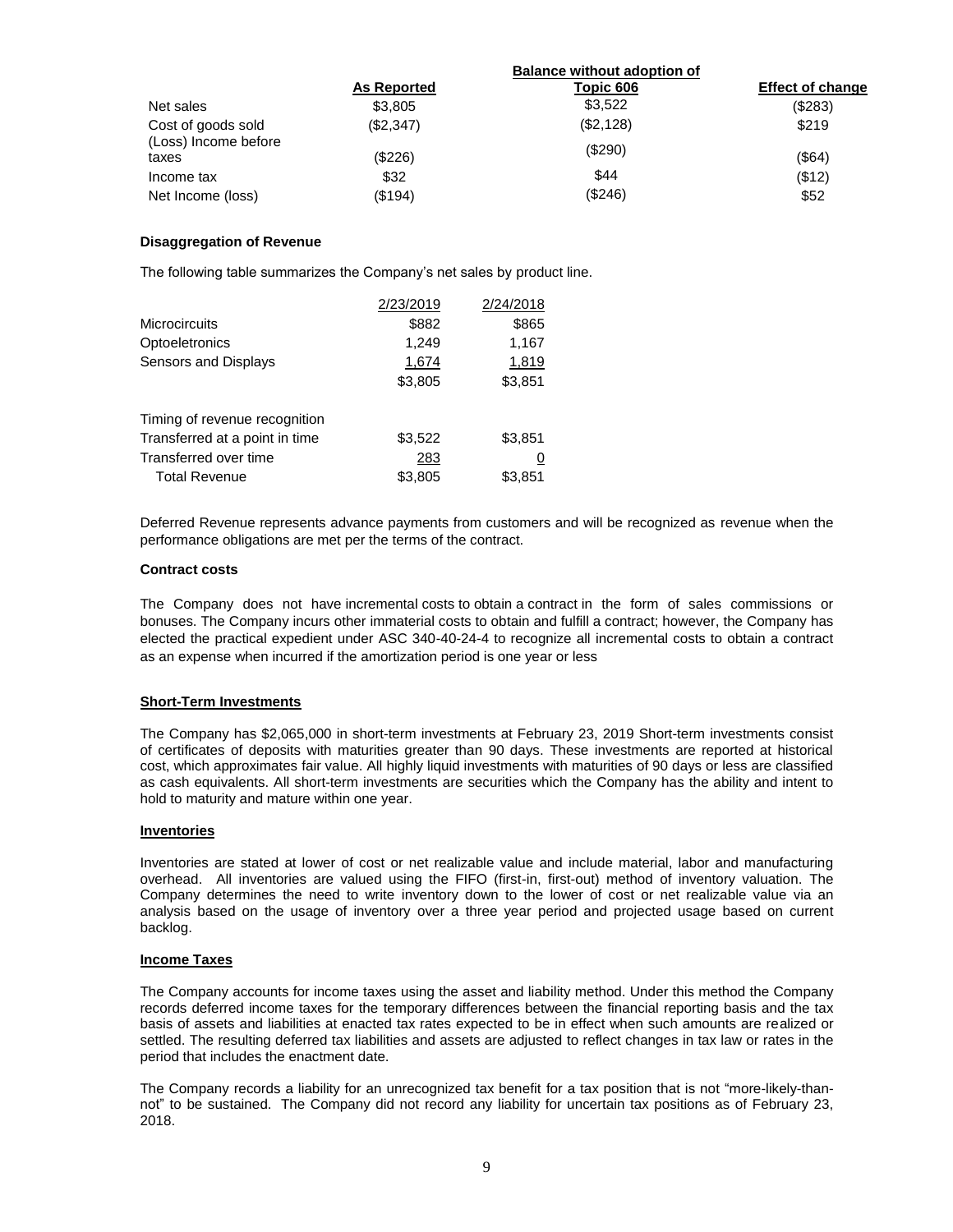On December 22, 2017, the Tax Cuts and Jobs Act (the "Tax Act") was signed into United States tax law, which among other provisions lowered the corporate tax rate to 21%.

In December 2017, the Securities and Exchange Commission issued Staff Accounting Bulletin ("SAB") 118 to provide guidance for companies that allows for a measurement period of up to one year after the enactment date of the Tax Act to finalize the recording of the related tax impacts under ASC 740. In accordance with SAB 118, a company must reflect the income tax effect of those aspects of the Tax Act for which the accounting under ASC 740 is complete. To the extent that a company's accounting for certain income tax effects of the Tax Act is incomplete but it is able to determine a reasonable estimate, the company must record a provisional estimate in the financial statements.

ASC 740 requires the effects of changes in tax rates and laws on deferred tax balances to be recognized in the period in which the legislation is enacted. Consequently, as of the date of enactment, and during the twelve months ended November 30, 2018, we revalued all deferred tax assets and liabilities at the newly enacted Federal corporate US income tax rate. This revaluation as of enactment resulted in a non-cash provisional estimate of \$52,000 to income tax expense and a corresponding reduction in the net deferred tax asset.

### **Property, Plant, and Equipment**

Property, plant, and equipment are carried at cost, and depreciation is provided using the straight-line method at rates based upon the following estimated useful lives (in years) of the assets:

The Company assesses long-lived assets for impairment in accordance with Financial Accounting Standards Board (FASB) Accounting Standards Codification (ASC) ASC 360-10-35, *Property, Plant and Equipment – Subsequent Measurement*. When events or circumstances indicate that an asset may be impaired, an assessment is performed. The estimated future undiscounted cash flows associated with the asset are compared to the asset's net book value to determine if a write down to market value less cost to sell is required.

Repairs and maintenance are expensed as incurred. Improvements which extend the useful lives of property, plant, and equipment are capitalized.

#### **Research and Development Costs**

Costs for the design and development of new products are expensed as incurred.

### **Note 3 NEW ACCOUNTING PRONOUNCEMENTS**

In February 2016, the FASB issued Accounting Standards Update (ASU) 2016-02, *Leases (Topic 842)*. Under the new standard, lessees will be required to recognize lease assets and liabilities for all leases, with certain exceptions, on their balance sheets. Public business entities are required to adopt the standard for reporting periods beginning after December 15, 2018. The Company does not expect the adoption of this guidance to have a material impact on its consolidated financial statements.

#### **Note 4 FAIR VALUE MEASUREMENT**

The Company had no financial assets or liabilities measured at fair value on a recurring basis as of February 23, 2019 and November 30, 2018. The fair value of financial instruments such as cash and cash equivalents, short term investments, accounts receivable, and accounts payable approximate their carrying amount based on the short maturity of these instruments. There were no nonfinancial assets measured at fair value on a nonrecurring basis at February 23, 2019 and November 30, 2018.

#### **Note 5 COMMITMENTS**

On April 23, 2018, the Company renewed the Loan Agreement with a Texas banking institution. The Loan Agreement provides for revolving credit loans, in amounts not to exceed a total principal balance of \$6,000,000. The Loan Agreement also contains financial covenants to maintain at all times including (i) minimum working capital of not less than \$4,000,000, (ii) a ratio of senior funded debt, minus the Company's balance sheet cash on hand to the extent in excess of \$2,000,000 to EBITDA of not more than 3.0 to 1.0, and (iii) a ratio of free cash flow to debt service of not less than 1.2 to 1.0. The Company has not, to date, drawn any amounts under the revolving line of credit and is currently in compliance with the financial covenants.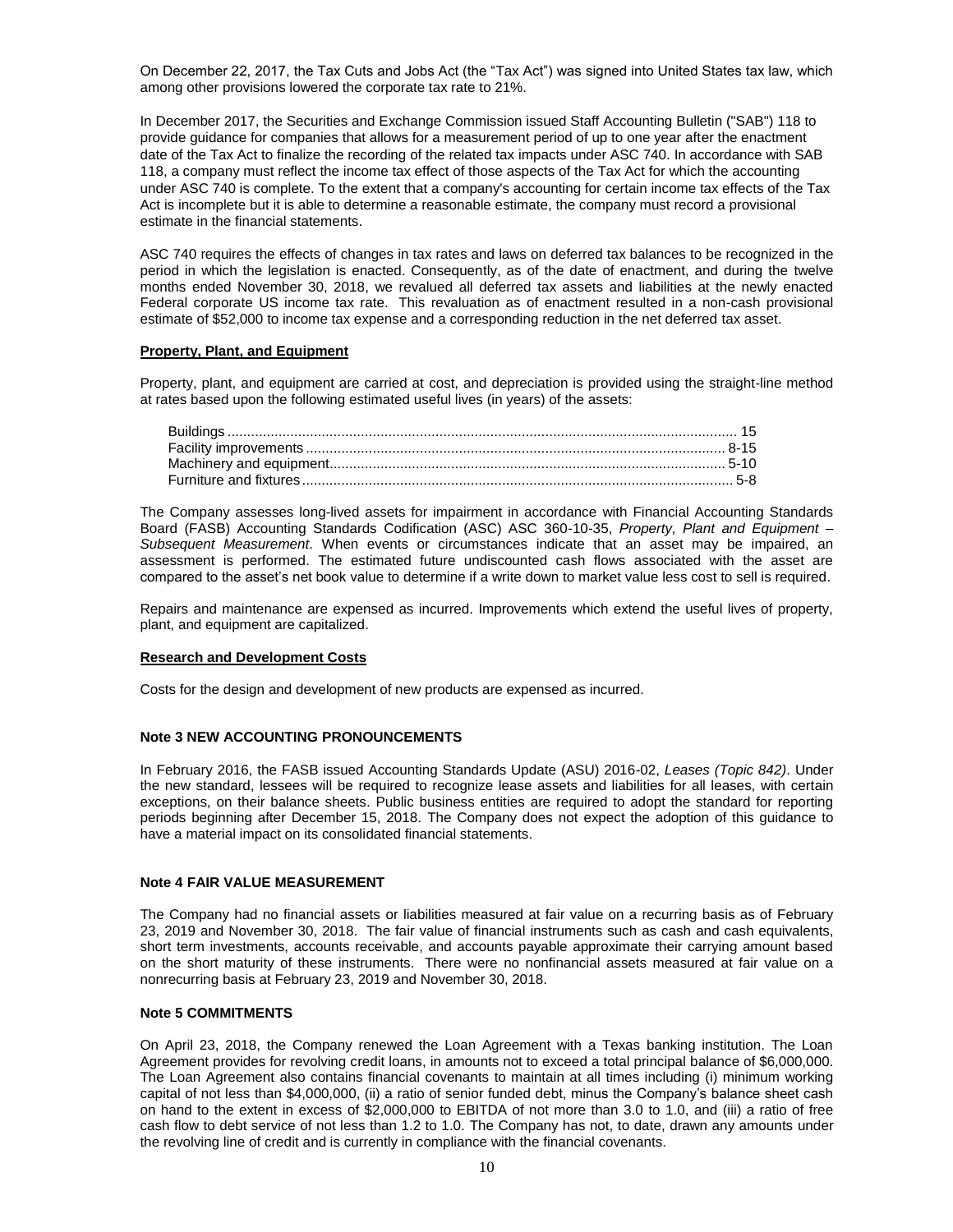### **Note 6 EARNINGS PER COMMON SHARE**

Basic and diluted earnings per share are computed based upon the weighted average number of shares outstanding during the respective periods. Diluted earnings per share gives effect to all dilutive potential common shares. For the three months ended February 23, 2019 and February 24, 2018, the Company had no dilutive potential common stock instruments.

### **Note 7 SHAREHOLDERS' EQUITY**

On December 12, 2017, the Board of Directors of Micropac Industries, Inc. approved the payment of a \$0.10 per share special dividend to all shareholders of record as of January 10, 2018. The dividend was paid to shareholders on February 8, 2018.

On December 11, 2018, the Board of Directors of Micropac Industries, Inc. approved the payment of a \$0.10 per share special dividend to all shareholders of record as of January 9, 2019. The dividend was paid to shareholders on February 8, 2019.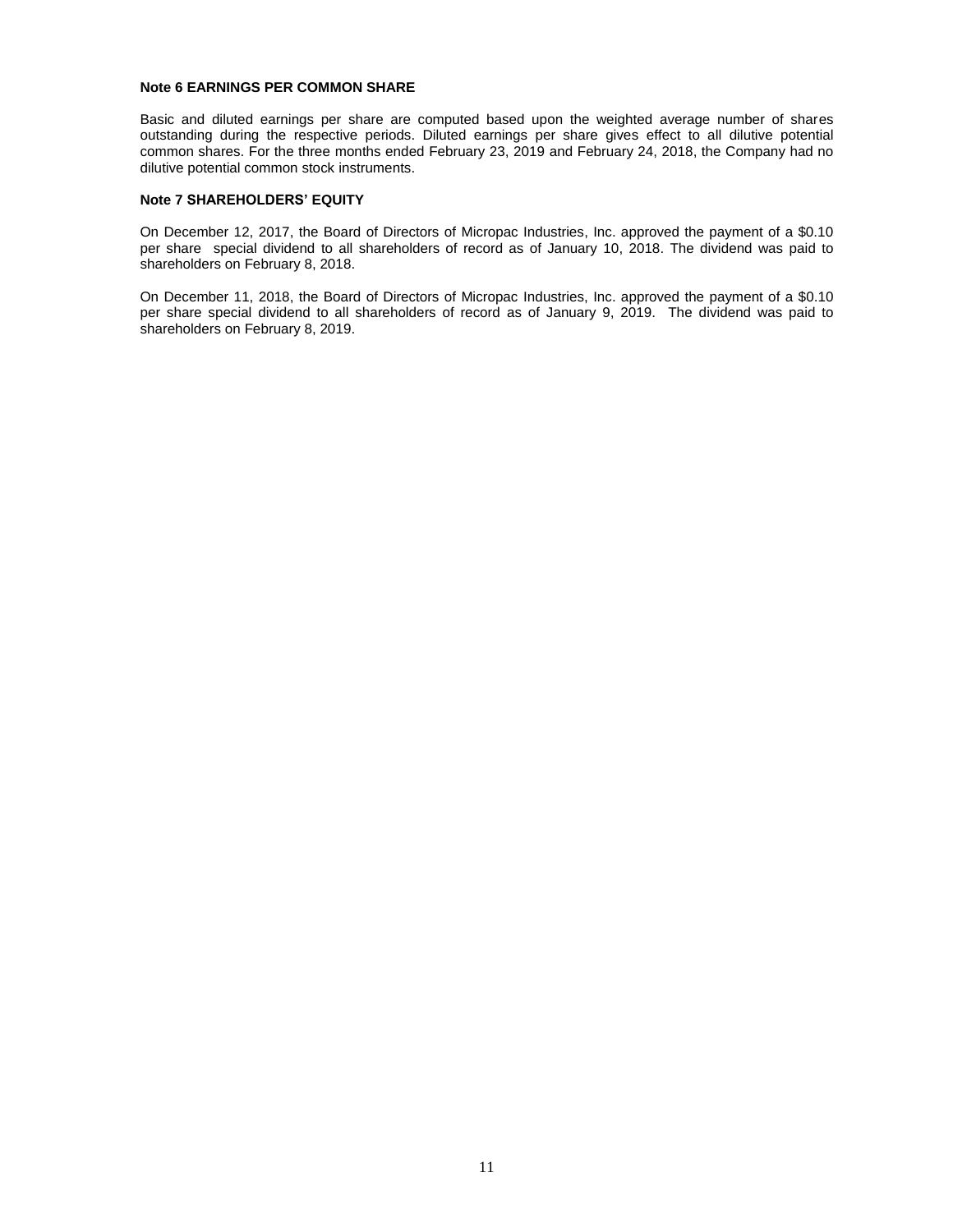### **MICROPAC INDUSTRIES, INC.** (Unaudited)

### **ITEM 2. MANAGEMENT'S DISCUSSION AND ANALYSIS OF FINANCIAL CONDITION AND RESULTS OF OPERATIONS**

### **Business**

Micropac Industries, Inc. (the "Company"), a Delaware corporation, designs, manufactures and distributes various types of microelectronic circuits, solid state relays, power controllers, and optoelectronic components and assemblies. The Company's products are used as components and assemblies in a broad range of military, space and industrial systems, including aircraft instrumentation and navigation systems, satellite systems, power supplies, electronic controls, computers, medical devices, and high-temperature (200°C) products.

The Company's facilities are certified and qualified by the Defense Logistics Agency (DLA) to MIL-PRF-38534 (class K-space level) and MIL-PRF-19500 JANS (space level) and are certified to ISO 9001:2008 and AS 9100C. Micropac is a National Aeronautics and Space Administration (NASA) core supplier, and is registered to AS9100-Aerospace Industry standard for supplier certification. The Company has Underwriters Laboratories (UL) approval on our industrial power controllers.

The Company's core technology is microelectronic and optoelectronic designs to include the packaging and interconnecting of multi-chip microelectronics modules. Other technologies include light emitting and light sensitive materials and products, including light emitting diodes and silicon phototransistors, and electronic integration used in the Company's optoelectronic components and assemblies.

#### **Results of Operations**

|                                            |           | Three months ended |
|--------------------------------------------|-----------|--------------------|
|                                            | 2/23/2019 | 2/24/2018          |
| <b>NET SALES</b>                           | 100.0%    | 100.0%             |
|                                            |           |                    |
| <b>COST AND EXPENSES:</b>                  |           |                    |
| Cost of Goods Sold                         | 61.7%     | 61.0%              |
| Research and development                   | 10.2%     | 7.7%               |
| Selling, general & administrative expenses | 34.6%     | 29.5%              |
| Total cost and expenses                    | 106.5%    | 98.2%              |
|                                            |           |                    |
| <b>OPERATING INCOME</b>                    | (6.5)%    | 1.8%               |
|                                            |           |                    |
| Other income                               | 0.6%      | 0.3%               |
|                                            |           |                    |
| <b>INCOME BEFORE TAXES</b>                 | (5.9)%    | 2.1%               |
|                                            |           |                    |
| Provision (benefit) for taxes              | (0.8)%    | 2.4%               |
|                                            |           |                    |
| <b>NET LOSS</b>                            | (5.1)%    | (0.3)%             |

Sales for the first quarter ended February 23, 2019 totaled \$3,805,000. Sales for the first quarter decreased 1.2% or \$46,000 below sales for the first quarter of 2018.

Three customers accounted for 17%, 11% and 10% of the Company's sales for the first quarter of 2019 and one customer accounted for 16% of the Company's sales for the first quarter of 2018.

Cost of goods sold for the first quarter of 2019 and 2018 totaled 61.7% and 61.0% of net sales, respectively. Cost of goods sold decreased \$3,000 in the first quarter of 2019 as compared to 2018.

Research and development cost increased \$93,000 for the first quarter of 2019 compared to the same period of 2018. The research and development expenditures were associated with the continued development of power management products, optoelectronic products and process automation improvements.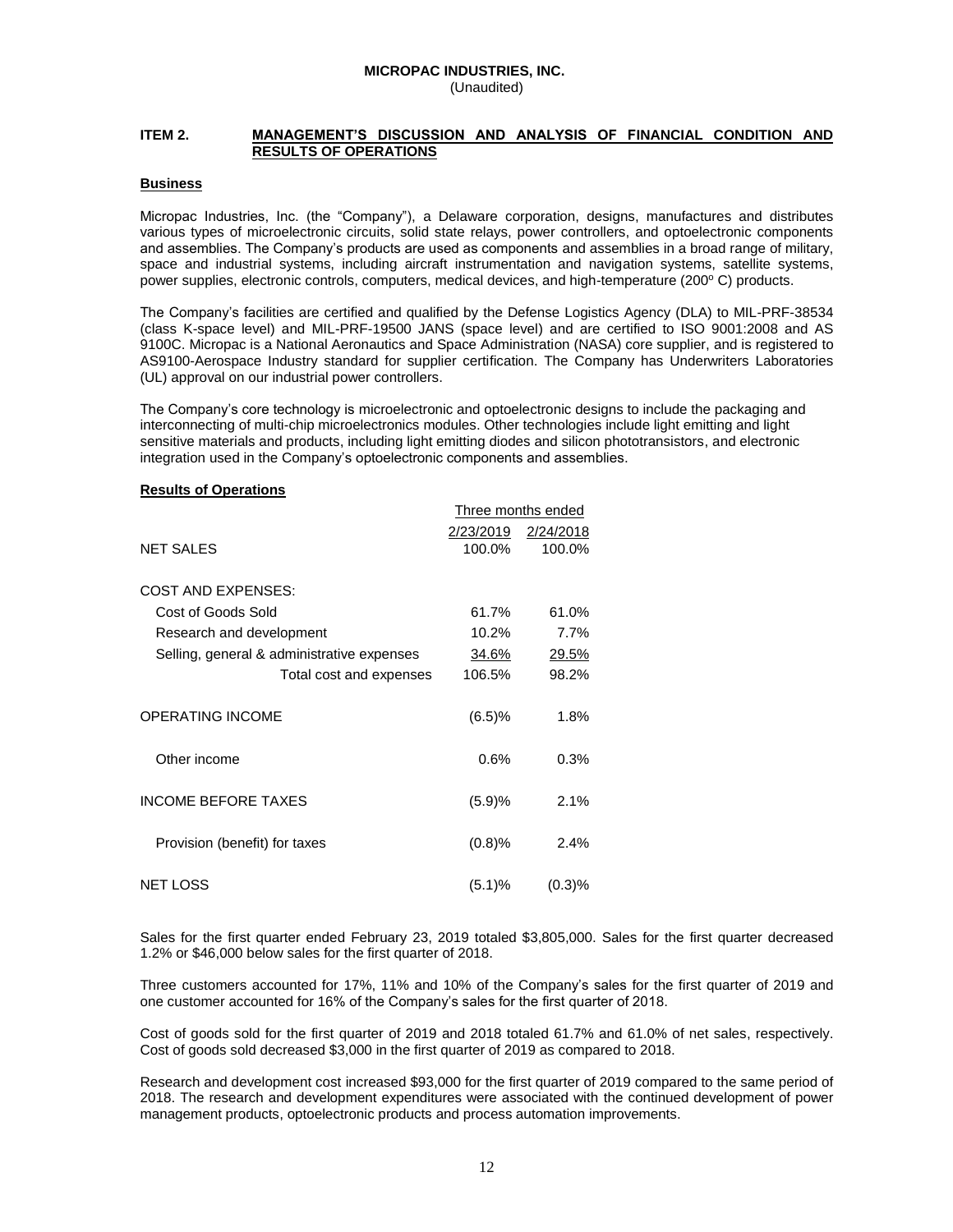Selling, general and administrative expenses for the first quarter of 2019 totaled 34.6% of net sales, compared to 29.5% for the same period in 2018. Selling, general and administrative expenses increased \$183,000 in the first quarter of 2019 as compared to 2018. The majority of the increase was associated with the implementation of a new Enterprise Resource Planning system.

Provisions for taxes decreased \$126,000 for the first quarter of 2019 compared to the same period in 2018. The decrease was associated with the enactment of the Tax Act on December 22, 2017. ASC 740 requires the effects of changes in tax rates and laws on deferred tax balances to be recognized in the period in which the legislation is enacted. Consequently, as of the date of enactment, and during the three months ended February 24, 2018, we revalued all deferred tax assets and liabilities at the newly enacted Federal corporate US income tax rate. This revaluation as of enactment resulted in a non-cash provisional estimate of \$77,000 to income tax expense and a corresponding reduction in the net deferred tax asset. The estimated effective tax rate was 14% for the first quarter of 2019 and 20% for the first quarter of 2018 excluding the \$77,000 impact of the Tax Act.

Income for the first quarter of 2019 was a net loss of \$194,000 compared to a net loss of \$12,000 in the first quarter of 2018.

### **Liquidity and Capital Resources**

Cash and cash equivalents totaled \$10,763,000 as of February 23, 2019 compared to \$10,483,000 on November 30, 2018, an increase of \$280,000. The increase in cash and cash equivalents is attributable to \$593,000 cash provided by operations, a payment of a cash dividend of \$258,000, \$48,000 invested in equipment and net purchases for short-term investment of \$7,000.

In addition to cash on hand, the Company also has the ability to borrow under a loan agreement as discussed in Note 5 to the condensed financial statements.

#### **Outlook**

New orders for the first quarter of 2019 totaled \$6,958,000 compared to \$3,652,000 for the comparable period of 2018. Backlog totaled \$20,325,000 on February 23, 2019 compared to \$12,679,000 as of February 24, 2018 and \$17,132,000 on November 30, 2018. The major increase in new orders were an increase in standard solid state relays to various customers. The majority of the backlog is expected to be completed and shipped in the next twelve months.

The Company cannot assure that the results of operations for the interim period presented are indicative of total results for the entire year due to fluctuations in customer delivery schedules, or other factors over which the Company has no control.

#### **Cautionary Statement**

This Form 10-Q contains forward-looking statements that are made pursuant to the safe harbor provisions of the Private Securities Litigation Reform Act of 1995. Actual results could differ materially. Investors are warned that forward-looking statements involve risks and unknown factors including, but not limited to, customer cancellation or rescheduling of orders, problems affecting delivery of vendor-supplied raw materials and components, unanticipated manufacturing problems and availability of direct labor resources.

The Company does not intend to update the forward-looking statements contained herein, except as may be required by law.

### **ITEM 3. QUANTITATIVE AND QUALITATIVE DISCLOSURES ABOUT MARKET RISK**

Not applicable

### **ITEM 4. CONTROLS AND PROCEDURES**

(a) Evaluation of disclosure controls and procedures.

The Chief Executive Officer and Chief Financial Officer of the Company evaluated the Company's disclosure controls and procedures (as defined in Exchange Act Rule 13a-15) as of February 23, 2019 and, based on this evaluation, concluded that the Company's disclosure controls and procedures are functioning in an effective manner to ensure that the information required to be disclosed by the Company in the reports that it files or submits under the Exchange Act, is recorded, processed, summarized and reported, within the time periods specified in the SEC's rules and forms.

(b) Changes in internal controls.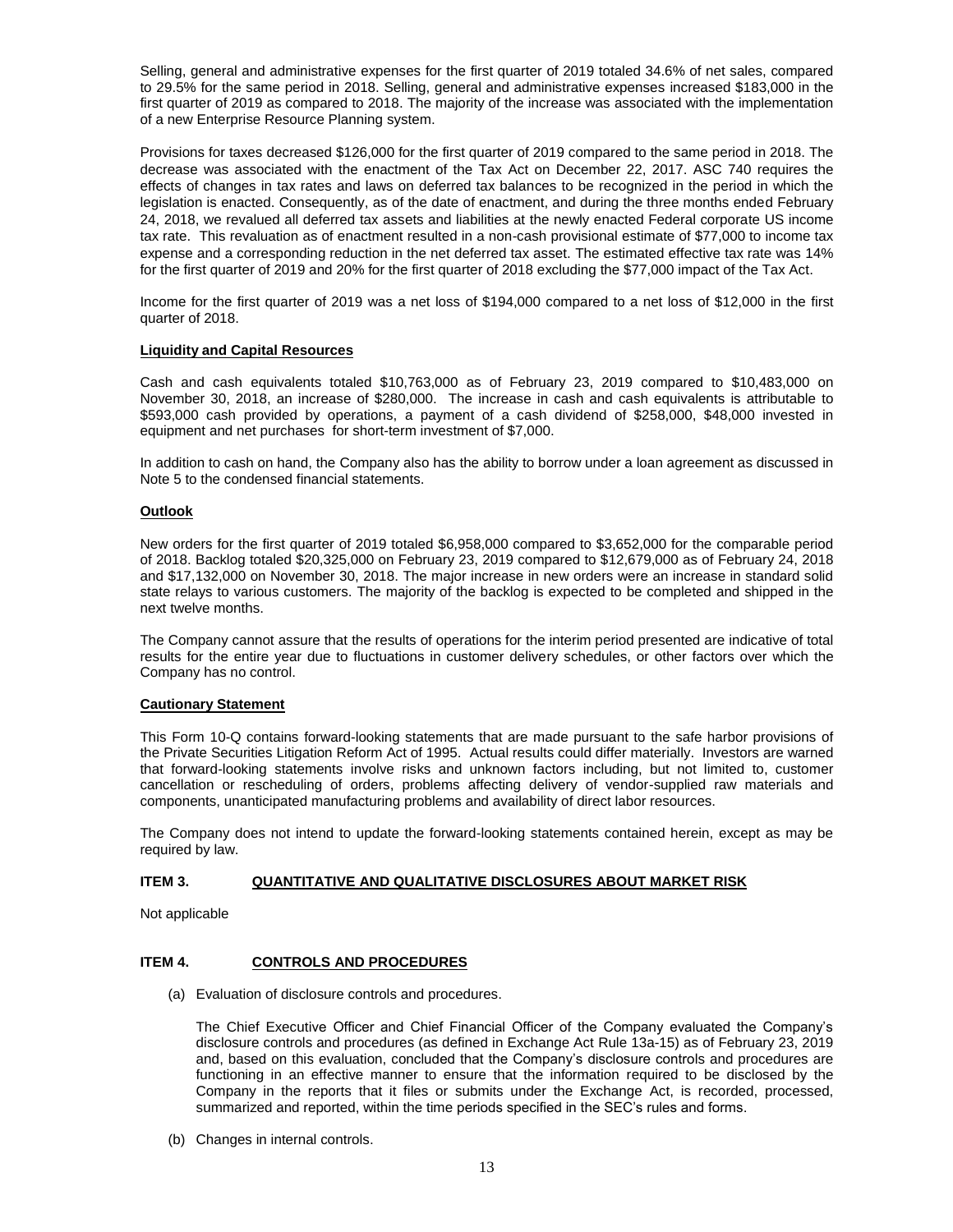There has been no change in the Company's internal control over financial reporting that has materially affected, or is reasonably likely to materially affect, the Company's internal control over financial reporting during the three month period ended February 23, 2019.

### **PART II - OTHER INFORMATION**

### **ITEM 1. LEGAL PROCEEDINGS**

The Company is not involved in any material current or pending legal proceedings.

### **ITEM 1A RISK FACTORS**

Information about risk factors for the three months ended February 23, 2019 does not differ materially from that set forth in Part I, Item 1A, of our Annual Report on Form 10-K for the year ended November 30, 2018.

#### **ITEM 2. UNREGISTERED SALES OF EQUITY SECURITIES AND USE OF PROCEEDS**

None

### **ITEM 3. DEFAULTS UPON SENIOR SECURITIES**

None

**ITEM 4. MINE SAFETY DISCLOSURE**

Not Applicable

## **ITEM 5. OTHER INFORMATION**

None

### **ITEM 6. EXHIBITS**

- (a) Exhibits
- 31.1 Certification of Chief Executive Officer pursuant to Section 302 of the Sarbanes-Oxley Act of 2002
- 31.2 Certification of Chief Accounting Officer pursuant to Section 302 of the Sarbanes-Oxley Act of 2002
- 32.1 Certification of Chief Executive Officer pursuant to 18 U.S.C. section 1350**,**  as adopted pursuant to section 906 of the Sarbanes-Oxley act of 2002.
- 32.2 Certification of Chief Accounting Officer pursuant to 18 U. S. C. section 1350, as adopted pursuant to section 906 of the Sarbanes-Oxley act of 2002.